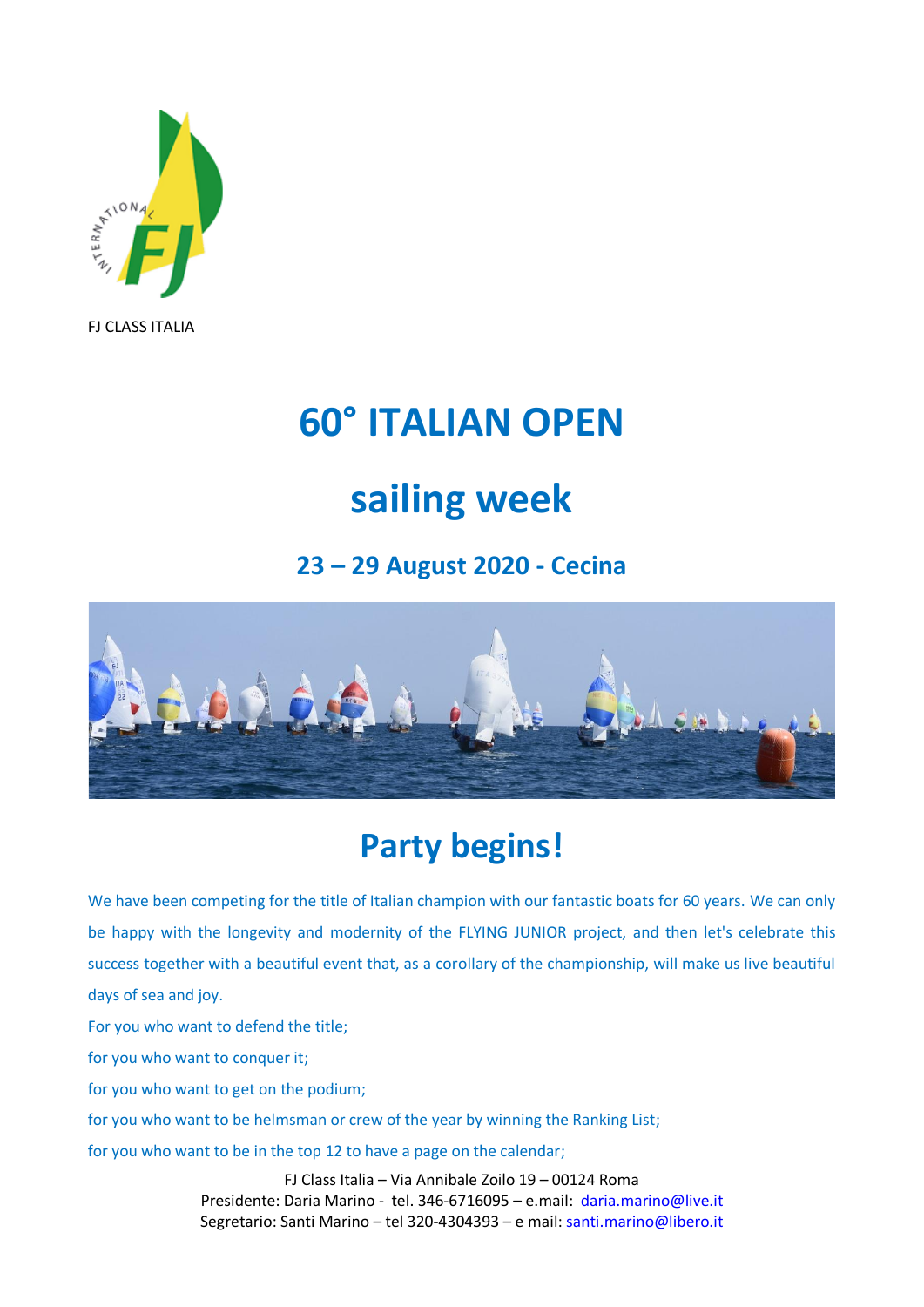for you who are tired of the exasperated competitive spirit of the youth classes; for you who just do better than last year; for you who have won many races; for you who never won; for you who have managed the Class for many years; for you who are now looking at your boat that you haven't been racing in a long time; for you who have never raced and think you do not have a good boat; for you who do not feel up to an Italian Championship; for you who think you are too old now; for you who don't have a crew; for you who are looking for boarding; for you, a foreign friend, who loves Italian sun and Mediterranean Sea;

for you……. We are organizing a beautiful event.

So, start preparing the sails sack, near put the guitar and all the desire you have to

### **"play with the wind by racing among friends"….**

The 60th will not be a Championship like any other, it will be our party!

A party that we will create all together.

We have established an Organizing Committee that has already been working for a few months in perfect agreement with the Nautical Club Foce Cecina and with the adjacent Camping Bocca di Cecina which will make available, at agreed prices, Bungalows, campsites for tents, campers and caravans , swimming pool, equipped beach, restaurant, market, and areas reserved for us for briefings, music and anything else we like. The campsites and bungalows are adjacent and will allow us to build **our 60th Championship village** near the boating base.

This is the sailing week program:

| FROM 23 TO 30 AUGUST DRY BERTHING OF BOATS AT THE CLUB |                                                          |  |
|--------------------------------------------------------|----------------------------------------------------------|--|
| <b>AUGUST 23 AT 12:00</b>                              | REGIONAL OPEN REGATTA (3 RACES) - PASTA DISH AT THE CLUB |  |
| <b>AUGUST 24 AT 10:30</b>                              | PRESENTATION OF SAILING WEEK PROGRAM                     |  |
| <b>AUGUST 24 AT 15:00</b>                              | <b>TRAINING RACES</b>                                    |  |
| <b>AUGUST 25 AT 10:30</b>                              | DEBRIEFING OF THE PREVIOUS DAY                           |  |
| <b>AUGUST 25 AT 15:00</b>                              | <b>TRAINING RACES</b>                                    |  |
| <b>AUGUST 26 AT 1030</b>                               | DEBRIEFING OF THE PREVIOUS DAY                           |  |
|                                                        |                                                          |  |

FJ Class Italia – Via Annibale Zoilo 19 – 00124 Roma Presidente: Daria Marino - tel. 346-6716095 - e.mail: [daria.marino@live.it](mailto:daria.marino@live.it) Segretario: Santi Marino - tel 320-4304393 - e mail: [santi.marino@libero.it](mailto:santi.marino@libero.it)